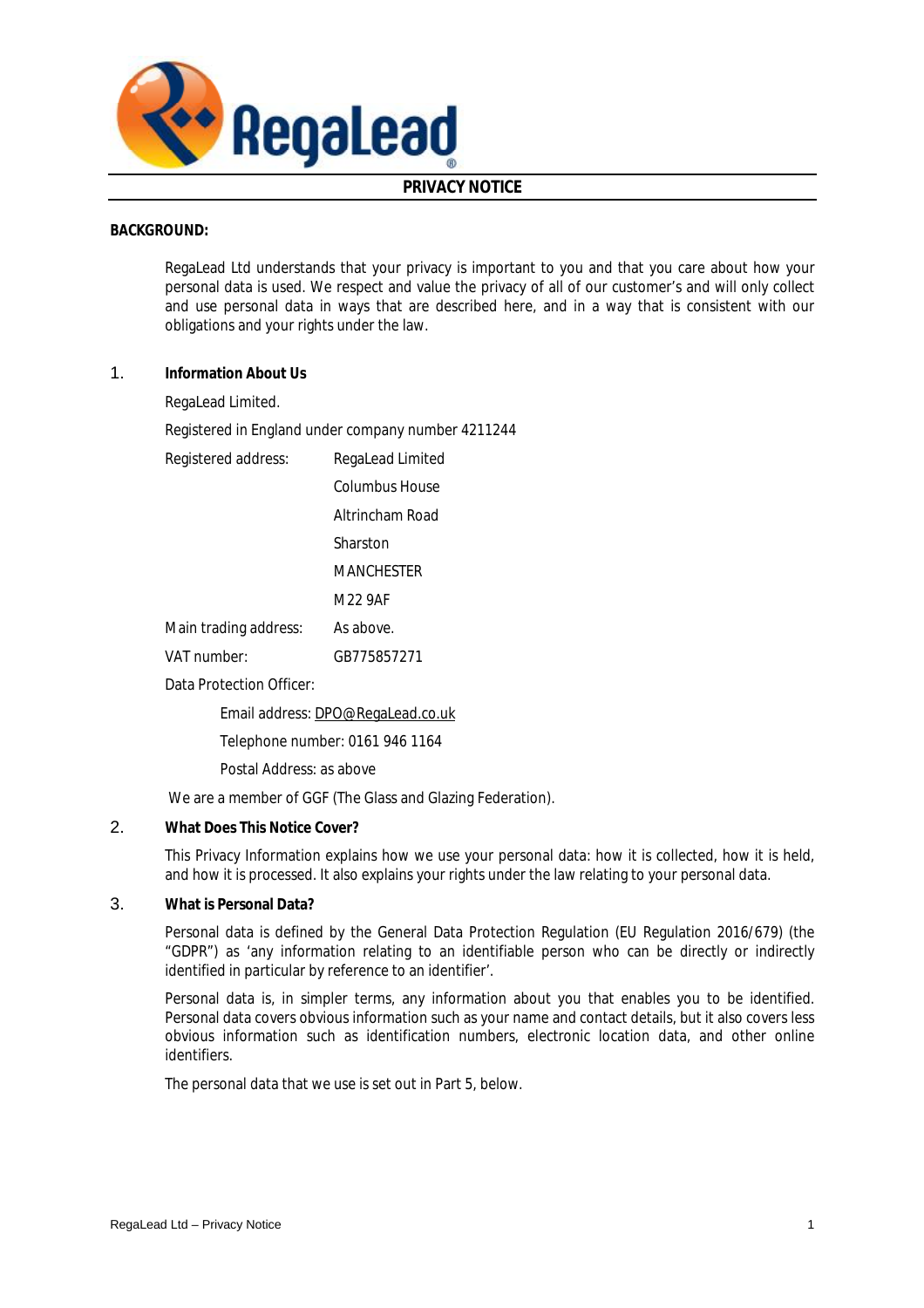

### 4. **What Are My Rights?**

Under the GDPR, you have the following rights, which we will always work to uphold:

- a) The right to be informed about our collection and use of your personal data. This Privacy Notice should tell you everything you need to know, but you can always contact us to find out more or to ask any questions using the details in Part 11.
- b) The right to access the personal data we hold about you. Part 10 will tell you how to do this.
- c) The right to have your personal data rectified if any of your personal data held by us is inaccurate or incomplete. Please contact us using the details in Part 11 to find out more.
- d) The right to be forgotten, i.e. the right to ask us to delete or otherwise dispose of any of your personal data that we have. Please contact us using the details in Part 11 to find out more.
- e) The right to restrict (i.e. prevent) the processing of your personal data.
- f) The right to object to us using your personal data for a particular purpose or purposes.
- g) The right to data portability. This means that you can ask us for a copy of your personal data held by us to re-use with another service or business in many cases.
- h) Rights relating to automated decision-making and profiling. We do not use your personal data in this way.

For more information about our use of your personal data or exercising your rights as outlined above, please contact us using the details provided in Part 11.

Further information about your rights can also be obtained from the Information Commissioner's Office or your local Citizens Advice Bureau.

If you have any cause for complaint about our use of your personal data, you have the right to lodge a complaint with the Information Commissioner's Office.

#### 5. **What Personal Data Do You Collect?**

We may collect some or all of the following personal data (this may vary according to your relationship with us):

- Name;
- **Email address:**
- Telephone number;
- Business name;
- Job title:
- Profession:
- Information about your preferences and interests;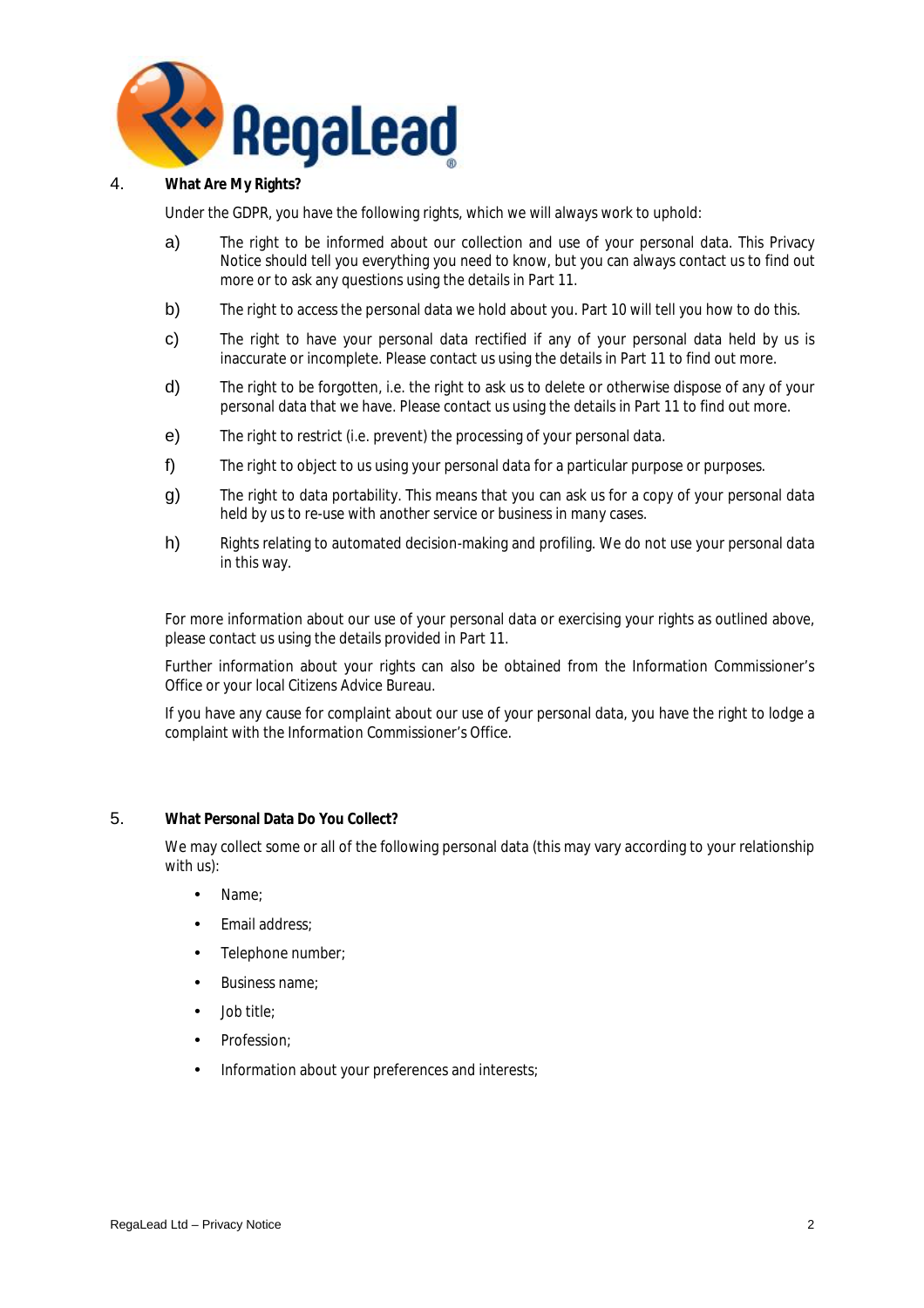

### 6. **How Do You Use My Personal Data?**

Under the GDPR, we must always have a lawful basis for using personal data. This may be because the data is necessary for our performance of a contract with you, because you have consented to our use of your personal data, or because it is in our legitimate business interests to use it. Your personal data may be used for one of the following purposes:

- Providing and managing your account.
- Supplying our products and/or services to you. Your personal details are required in order for us to enter into a contract with you.
- Personalising and tailoring our products and/or services for you.
- Communicating with you. This may include responding to emails or calls from you.
- Supplying you with information by email and/or post that you have opted-in to (you may unsubscribe or opt-out at any time by emailing [DPO@RegaLead.co.uk\)](mailto:DPO@RegaLead.co.uk)).

With your permission and/or where permitted by law, we may also use your personal data for marketing purposes, which may include contacting you by email and/or telephone and/or post with information, news, and offers on our products and/or services. You will not be sent any unlawful marketing or spam. We will always work to fully protect your rights and comply with our obligations under the GDPR and the Privacy and Electronic Communications (EC Directive) Regulations 2003, and you will always have the opportunity to opt-out.

### 7. **How Long Will You Keep My Personal Data?**

We will not keep your personal data for any longer than is necessary in light of the reason(s) for which it was first collected. Your personal data will therefore be kept for the following periods (or, where there is no fixed period, the following factors will be used to determine how long it is kept):

• Data will be retained whilst the customer is active, inactivity for 24months will result in eraser;

## 8. **How and Where Do You Store or Transfer My Personal Data?**

We will only store your personal data in the UK. This means that it will be fully protected under the GDPR.

### 9. **Do You Share My Personal Data?**

We may sometimes contract with the following third parties to supply products and/or services to you on our behalf. These may include payment processing, delivery, and marketing. In some cases, those third parties may require access to some or all of your personal data that we hold.

- **Hauliers**
- Marketing Companies for RegaLead Ltd Marketing only.

If any of your personal data is required by a third party, as described above, we will take steps to ensure that your personal data is handled safely, securely, and in accordance with your rights, our obligations, and the third party's obligations under the law.

In some limited circumstances, we may be legally required to share certain personal data, which might include yours, if we are involved in legal proceedings or complying with legal obligations, a court order, or the instructions of a government authority.